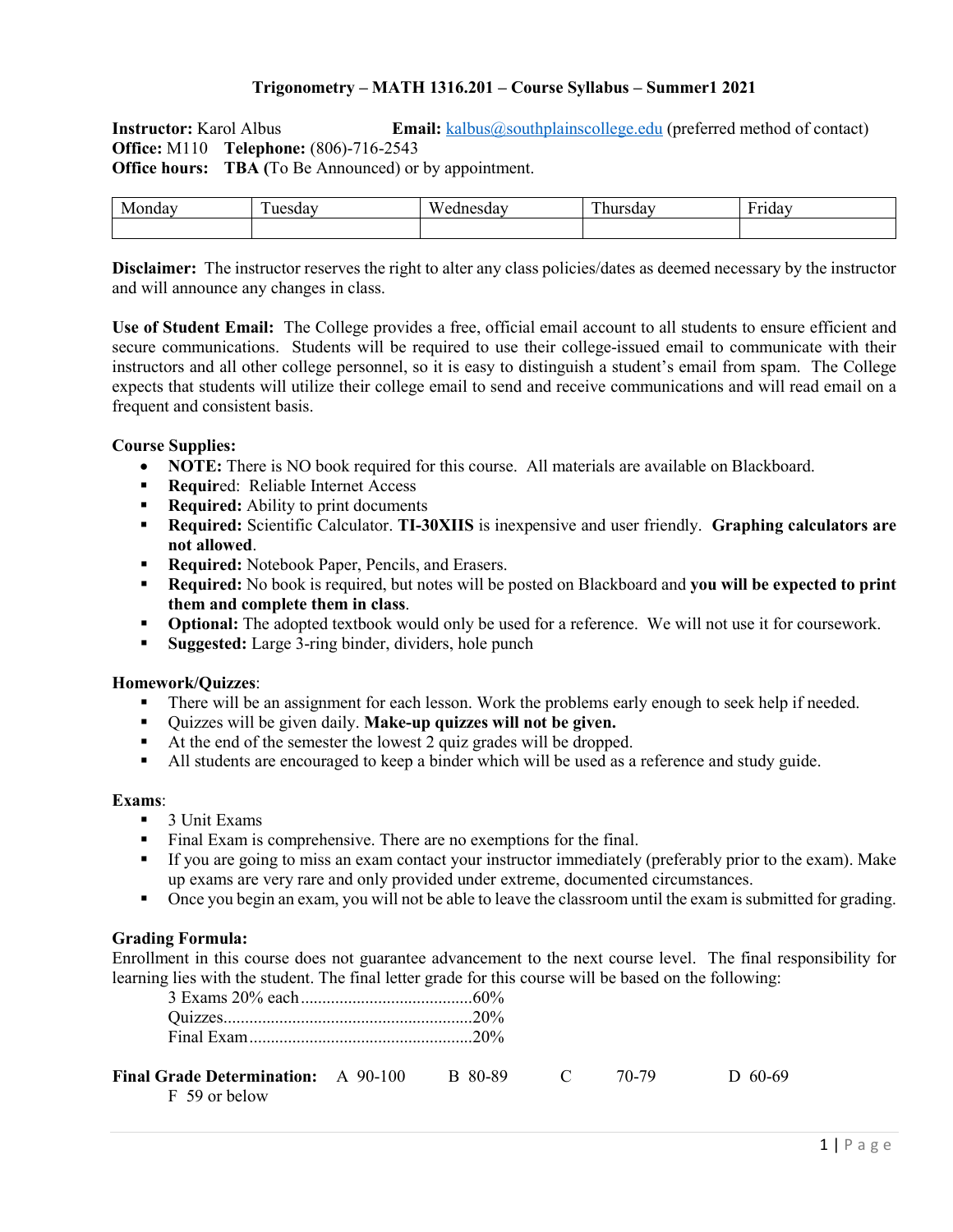# **Classroom Etiquette:**

- **Class attendance is expected, not optional**. Leaving early and being late will be considered ½ absence. You may be dropped from this course with a grade of X or F if you exceed four absences (**for any reason**).
- **Preparation for class including attempting the previous class assignment is essential to success.**
- NO tobacco use of any form is allowed in the classroom.
- All electronic communication devices are to be silenced and put away during class.

### **Resources:**

- **Blackboard:** The course syllabus, notes, **videos of all lecture topics**, assignments, answer keys, quiz solutions, and reviews will be available on Blackboard.
- **Free tutoring** is generally available, but right now I do not know how it will be handled in the summer at Reese. I will get that figured out prior to the first day of class.
- **I am available to help you!** Feel free to come by during my office hours, request a meeting on zoom, or email me at [kalbus@southplainscollege.edu.](mailto:kalbus@southplainscollege.edu)

**Withdrawal Policy:** As required by Texas Education Code Section 51.907, all new students who enroll in a Texas public institution of higher education for the first time beginning with the 2007 fall semester and thereafter, are limited to six course drops throughout their entire undergraduate career. All course drops, including those initiated by students or faculty and any course a transfer student has dropped at another institution, automatically count toward the limit. After six grades of W are received, students must receive grades of A, B, C, D, or F in all courses. There are other exemptions from the six-drop limit and students should consult with a Counselor/Educational Planner before they drop courses to determine these exemptions. Students receiving financial aid must get in touch with the Financial Aid Office before withdrawing from a course. It is the student's responsibility to drop. Excessive absences (3 consecutive or 4 total) will result in an administrative withdrawal with a Grade of X or F. If you plan to withdraw, please consult with the instructor immediately.

## **Note: The last day to drop with a grade of W is Thursday, June 24, 2021**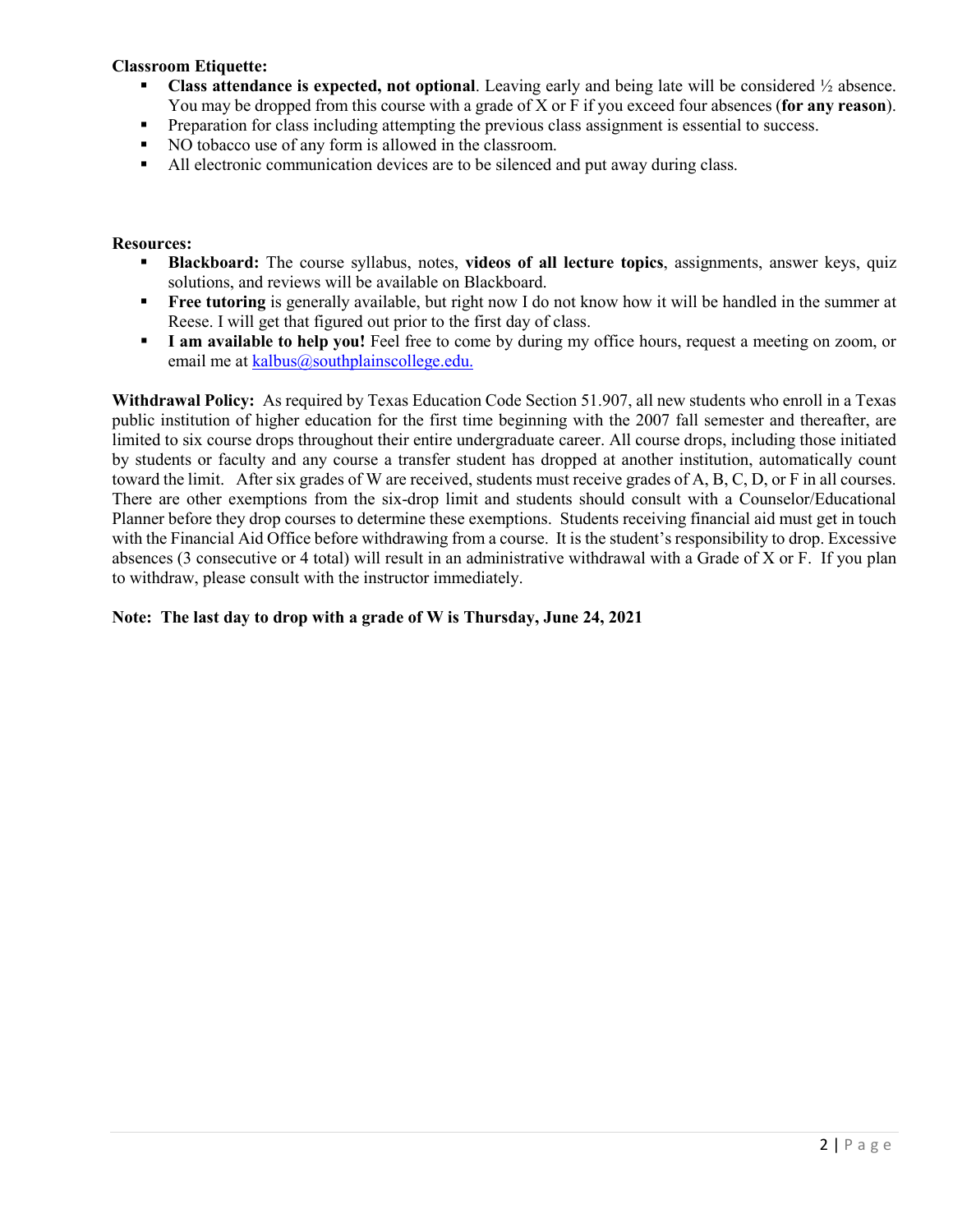### **South Plains College**

#### **Common Course Syllabus: MATH 1316**

### **Revised January 2021**

| <b>Department:</b> Mathematics, Engineering, and Computer Science | <b>Discipline:</b> Mathematics                     |
|-------------------------------------------------------------------|----------------------------------------------------|
| <b>Course Number: MATH 1316</b>                                   | <b>Course Title: Plane Trigonometry</b>            |
| <b>Available Formats:</b> conventional/flex and ITV               | <b>Campuses:</b> Levelland, Reese, and Dual Credit |

**Course Description:** In-depth study and applications of trigonometry including definitions, identities, inverse functions, solutions of equations, graphing, and solving triangles. Additional topics such as vectors, polar coordinates and parametric equations may be included.

**Prerequisite:** Minimum score of 350 on the TSIA, TSI-exempt status, or a successful completion with a grade of 'C' or better in MATH 1314.

**Credit:** 3 **Lecture:** 3 **Lab:** 0

**Textbook:** *Trigonometry*, Dugopolski, 2019, 5th Edition, Prentice Hall/Pearson Education (Optional for some instructors)

**Supplies:** Please see the instructor's course information sheet for specific supplies.

#### **This course partially satisfies a Core Curriculum Requirement**: Mathematics Foundational Component Area (020)

#### **Core Curriculum Objectives addressed:**

- **Communications skills**—to include effective written, oral and visual communication
- **Critical thinking skills**—to include creative thinking, innovation, inquiry, and analysis, evaluation and synthesis of information
- **Empirical and quantitative competency skills**—to manipulate and analyze numerical data or observable facts resulting in informed conclusions

**Student Learning Outcomes:** Upon completion of this course and receiving a passing grade, the student will be able to:

- 1. Compute the values of trigonometric functions for key angles in all quadrants of the unit circle measured in both degrees and radians.
- 2. Graph trigonometric functions and their transformations.
- 3. Prove trigonometric identities.
- 4. Solve trigonometric equations.
- 5. Solve right and oblique triangles.
- 6. Use the concepts of trigonometry to solve applications.

**Student Learning Outcomes Assessment:** A pre- and post-test questions will be used to determine the extent of improvement that the students have gained during the semester

**Course Evaluation:** There will be departmental final exam questions given by all instructors.

**Attendance/Student Engagement Policy:** Attendance and effort are the most important activities for success in this course. The instructor maintains records of the student's engagement throughout the semester. The student will be allowed to miss twenty percent (20%) of class assignments for the semester, *for any reason*. Should this number be exceeded, the instructor has the right to drop the student with a grade of F or an X, depending on the instructor's discretion.

Plagiarism violations include, but are not limited to, the following: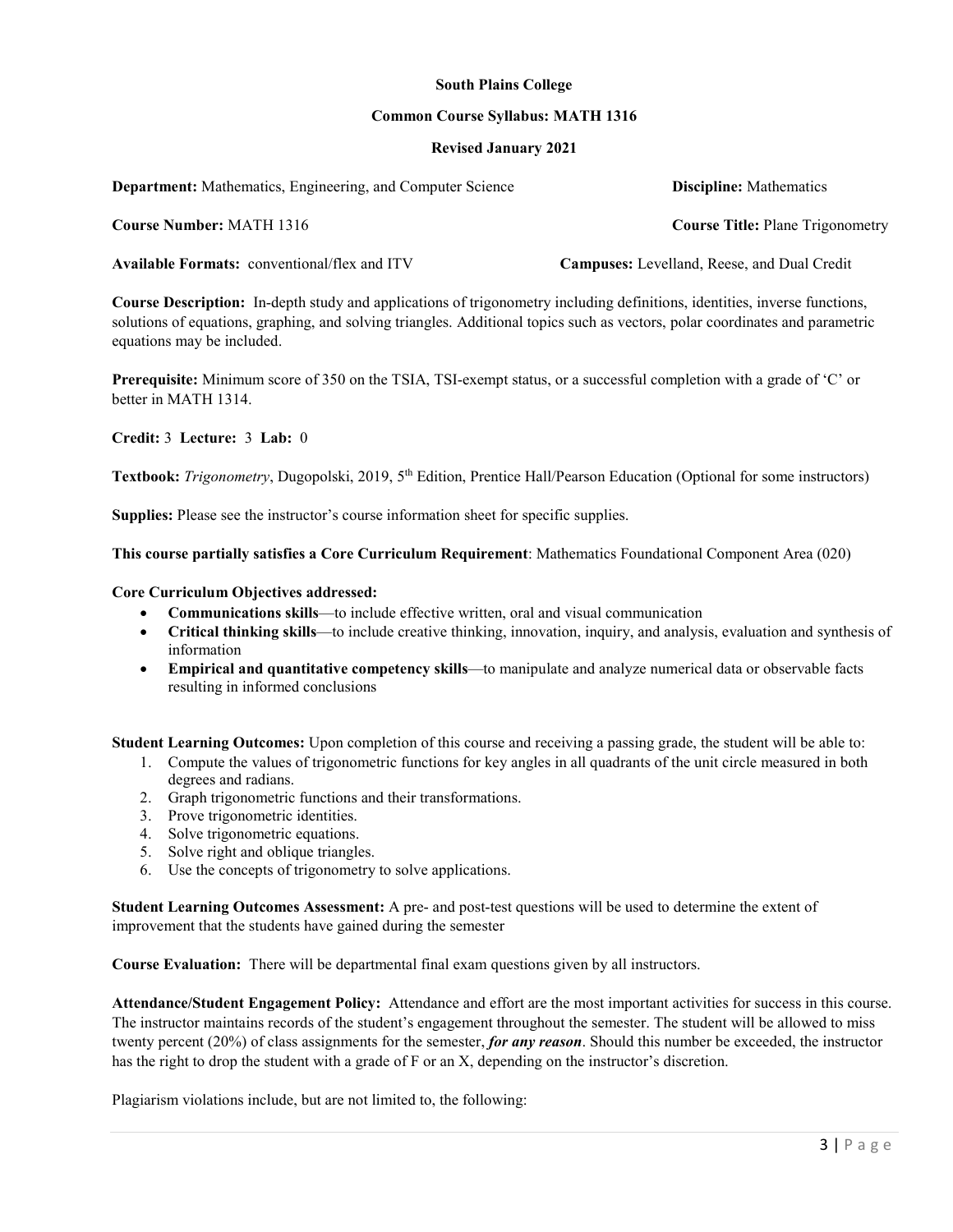- 1. Turning in a paper that has been purchased, borrowed, or downloaded from another student, an online term paper site, or a mail order term paper mill;
- 2. Cutting and pasting together information from books, articles, other papers, or online sites without providing proper documentation;
- 3. Using direct quotations (three or more words) from a source without showing them to be direct quotations and citing them; or
- 4. Missing in-text citations.

Cheating violations include, but are not limited to, the following:

- 1. Obtaining an examination by stealing or collusion;
- 2. Discovering the content of an examination before it is given;
- 3. Using an unauthorized source of information (notes, textbook, text messaging, internet, apps) during an examination, quiz, or homework assignment;
- 4. Entering an office or building to obtain an unfair advantage;
- 5. Taking an examination for another;
- 6. Altering grade records;
- 7. Copying another's work during an examination or on a homework assignment;
- 8. Rewriting another student's work in Peer Editing so that the writing is no longer the original student's;
- 9. Taking pictures of a test, test answers, or someone else's paper.

**COVID Syllabus Statement**: It is the policy of South Plains College for the Spring 2021 semester that as a condition of oncampus enrollment, all students are required to engage in safe behaviors to avoid the spread of COVID-19 in the SPC community. Such behaviors specifically include the requirement that all students properly wear CDC-compliant face coverings while in SPC buildings including in classrooms, labs, hallways, and restrooms. Failure to comply with this policy may result in dismissal from the current class session. If the student refuses to leave the classroom or lab after being dismissed, the student may be referred to the Dean of Students on the Levelland campus or the Dean/Director of external centers for Student Code of Conduct Violation. Students who believe they have been exposed or may be COVID-19 positive, must contact Health Services, DeEtte Edens, BSN, RN at (806) 716-2376 or dedens@southplainscollege.edu. Student Code of Conduct Policy: Any successful learning experience requires mutual respect on the part of the student and the instructor. Neither instructor nor student should be subject to others' behavior that is rude, disruptive, intimidating, aggressive, or demeaning. Student conduct that disrupts the learning process or is deemed disrespectful or threatening shall not be tolerated and may lead to disciplinary action and/or removal from class. Student Code of Conduct Policy: Any successful learning experience requires mutual respect on the part of the student and the instructor. Neither instructor nor student should be subject to others' behavior that is rude, disruptive, intimidating, aggressive, or demeaning. Student conduct that disrupts the learning process or is deemed disrespectful or threatening shall not be tolerated and may lead to disciplinary action and/or removal from class.

**Student Code of Conduct Policy**: Any successful learning experience requires mutual respect on the part of the student and the instructor. Neither instructor nor student should be subject to others' behavior that is rude, disruptive, intimidating, aggressive, or demeaning**.** Student conduct that disrupts the learning process or is deemed disrespectful or threatening shall not be tolerated and may lead to disciplinary action and/or removal from class.

**Diversity Statement:** In this class, the teacher will establish and support an environment that values and nurtures individual and group differences and encourages engagement and interaction. Understanding and respecting multiple experiences and perspectives will serve to challenge and stimulate all of us to learn about others, about the larger world and about ourselves. By promoting diversity and intellectual exchange, we will not only mirror society as it is, but also model society as it should and can be.

**Disability Statement:** Students with disabilities, including but not limited to physical, psychiatric, or learning disabilities, who wish to request accommodations in this class should notify the Disability Services Office early in the semester so that the appropriate arrangements may be made. In accordance with federal law, a student requesting accommodations must provide acceptable documentation of his/her disability to the Disability Services Office. For more information, call or visit the Disability Services Office at Levelland (Student Health & Wellness Office) 806-716-2577, Reese Center (Building 8) 806-716-4675, or Plainview Center (Main Office) 806-716-4302 or 806-296-9611.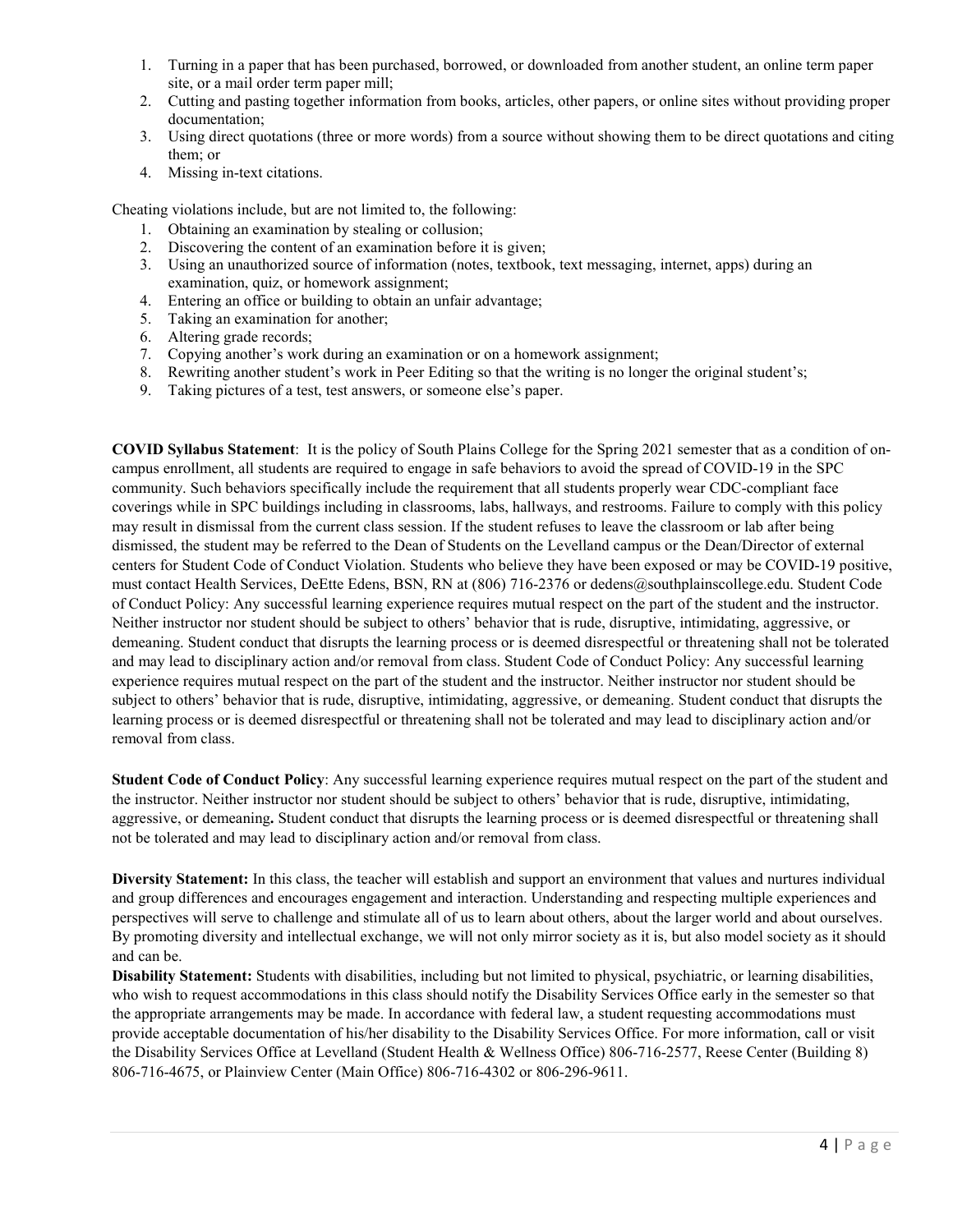**Nondiscrimination Policy:** South Plains College does not discriminate on the basis of race, color, national origin, sex, disability or age in its programs and activities. The following person has been designated to handle inquiries regarding the non-discrimination policies: Vice President for Student Affairs, South Plains College, 1401 College Avenue, Box 5, Levelland, TX 79336. Phone number 806-716-2360.

**Title IX Pregnancy Accommodations Statement:** If you are pregnant, or have given birth within six months, Under Title IX you have a right to reasonable accommodations to help continue your education. To [activate](http://www.southplainscollege.edu/employees/manualshandbooks/facultyhandbook/sec4.php) accommodations you must submit a Title IX pregnancy accommodations request, along with specific medical documentation, to the Director of Health and Wellness. Once approved, notification will be sent to the student and instructors. It is the student's responsibility to work with the instructor to arrange accommodations. Contact the Director of Health and Wellness at 806-716-2362 or [email](http://www.southplainscollege.edu/employees/manualshandbooks/facultyhandbook/sec4.php) [cgilster@southplainscollege.edu](mailto:cgilster@southplainscollege.edu) for assistance.

**Campus Concealed Carry**: Texas Senate Bill - 11 (Government Code 411.2031, et al.) authorizes the carrying of a concealed handgun in South Plains College buildings only by persons who have been issued and are in possession of a Texas License to Carry a Handgun. Qualified law enforcement officers or those who are otherwise authorized to carry a concealed handgun in the State of Texas are also permitted to do so. Pursuant to Penal Code (PC) 46.035 and South Plains College policy, license holders may not carry a concealed handgun in restricted locations. For a list of locations and Frequently Asked Questions, please refer to the Campus Carry page at: <http://www.southplainscollege.edu/campuscarry.php> Pursuant to PC 46.035, the open carrying of handguns is prohibited on all South Plains College campuses. Report violations to the College Police Department at 806-716-2396 or 9-1-1.

**SPC Bookstore Price Match Guarantee Policy:** If you find a lower price on a textbook, the South Plains College bookstore will match that price. The difference will be given to the student on a bookstore gift certificate! The gift certificate can be spent on anything in the store.

If students have already purchased textbooks and then find a better price later, the South Plains College bookstore will price match through the first week of the semester. The student must have a copy of the receipt and the book has to be in stock at the competition at the time of the price match.

The South Plains College bookstore will happily price match BN.com & books on Amazon noted as *ships from and sold by Amazon.com*. Online marketplaces such as *Other Sellers* on Amazon, Amazon's Warehouse Deals, *fulfilled by* Amazon, BN.com Marketplace, and peer-to-peer pricing are not eligible. They will price match the exact textbook, in the same edition and format, including all accompanying materials, like workbooks and CDs.

A textbook is only eligible for price match if it is in stock on a competitor's website at time of the price match request. Additional membership discounts and offers cannot be applied to the student's refund.

Price matching is only available on in-store purchases. Digital books, access codes sold via publisher sites, rentals and special orders are not eligible. Only one price match per title per customer is allowed.

Note: The instructor reserves the right to modify the course syllabus and policies, as well as notify students of any changes, at any point during the semester.